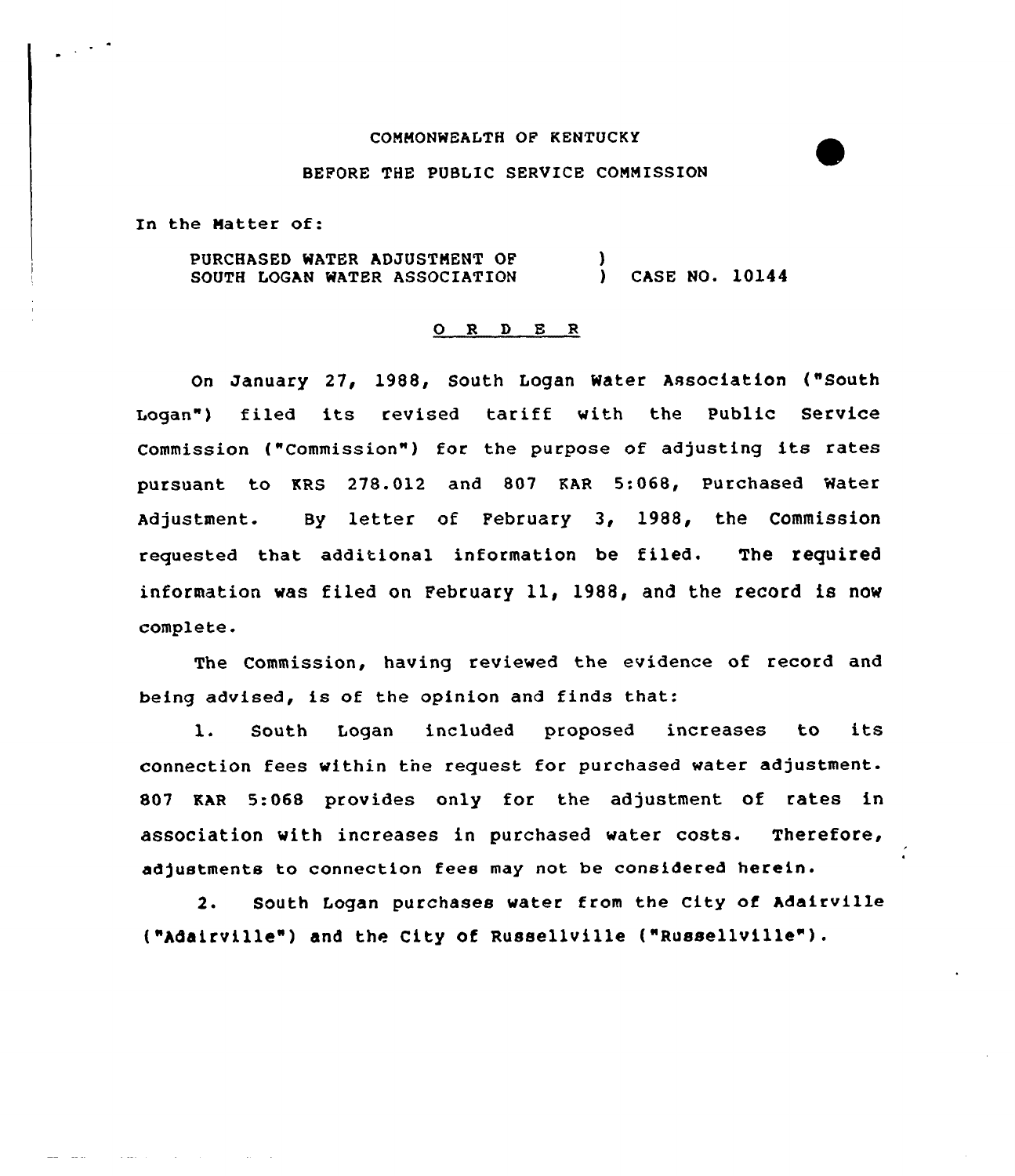3. During the 12 months ending December 31, 1987, South Logan purchased 92,040,300 gallons of water from Adairville and 3,496,000 gallons from Russellville. Water sold for the same period was 79,826,800 gallons.

 $\sim$   $\sim$ 

4. Russellville bills on a declining block rate schedule. Effective September 5, 1986, the rates for wholesale water were increased by approximately  $$.38$  per 1,000 gallons.

5. Effective March 1, 1988, Adairville vill increase its rate for wholesale water from \$.60 to \$1.05 per 1,000 gallons.

6. South Logan proposed to increase the rates to its customers effective Narch 1, 1988.

7. South Logan's calculations are incorrect in that the increase in the cost of water purchased from Russellville was based on an avetage cost per 1,000 ga11ons rather than the actual declining block rate schedule. Further, South Logan erroneously used the gallons purchased rather than the gallons sold in determining the purchased water adjustment factor. The calculations are shown in Appendix B.

8. The total increase in purchased water costs is \$45,754 resulting in a purchased water adjustment of \$.54 per 1,000 gallons of water.

9. The purchased water adjustment of \$.54 per 1,000 gallons and the rates in Appendix <sup>A</sup> are fair, just. and reasonable and should be approved.

IT IS THEREFORE ORDERED that:

1. The rates proposed by South Logan are denied for the reasons set forth in Finding No. 7 herein.

 $-2-$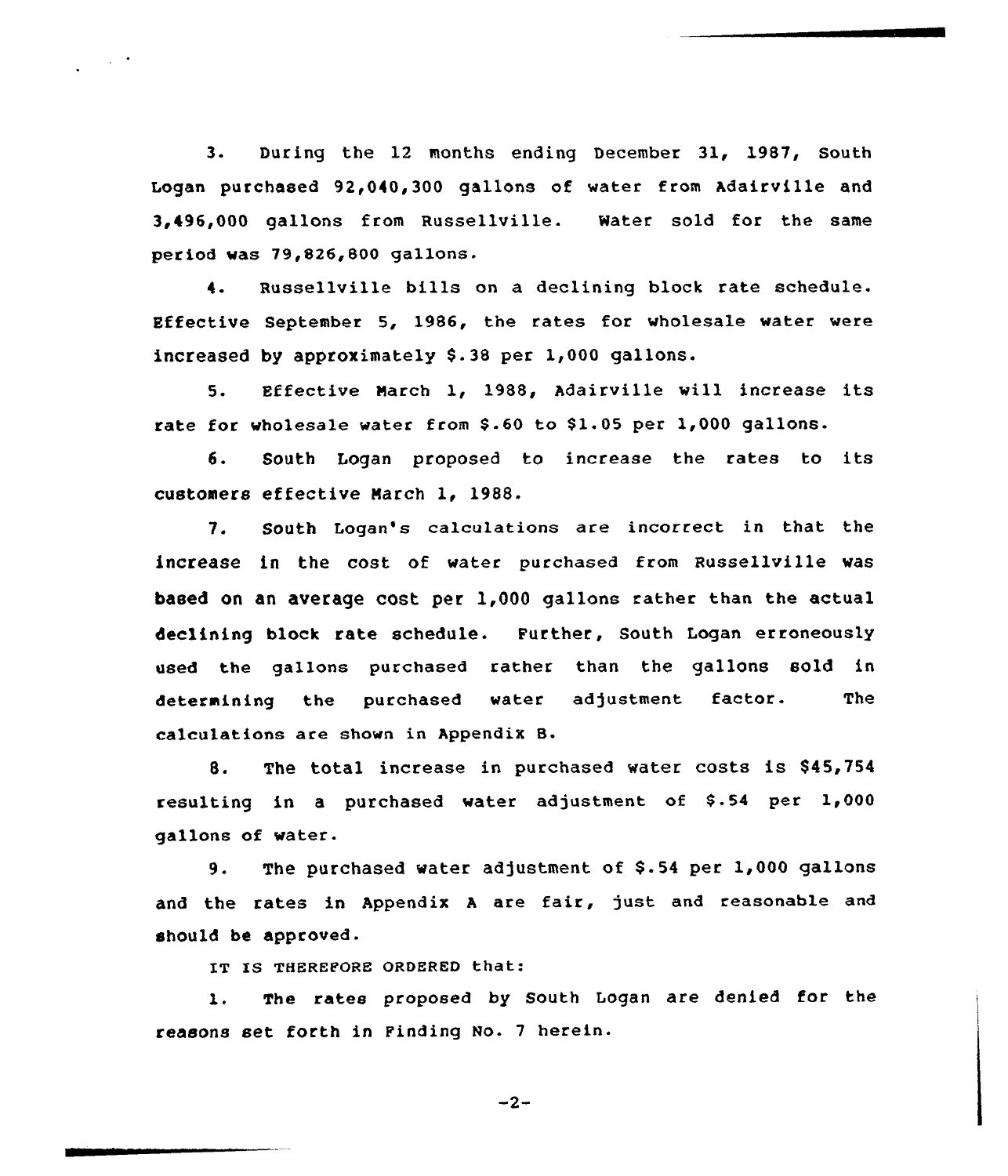2. The purchased water adjustment of \$.54 per 1,000 gallons and the rates in Appendix <sup>A</sup> are approved for services rendered on and after March 1, 1988.

3. Within 30 days of the date of this Order, South Logan shall file revised tariff sheets setting out the rates approved herein.

4. Within 30 days of the date of this Order, South Logan shall, file <sup>a</sup> copy of the notice to its customers and verification that such notice has been given.

5. Adjustments to connection fees are not considered herein and shall remain the same as those contained in South Logan's currently approved tariff.

Done at Frankfort, Kentucky, this 25th day of February, 1988.

PUBLIC SERUICE COMMISSION

Ŧ

Carloi 2. Heman f

Vice Chairman

ATTEST:

Executive Director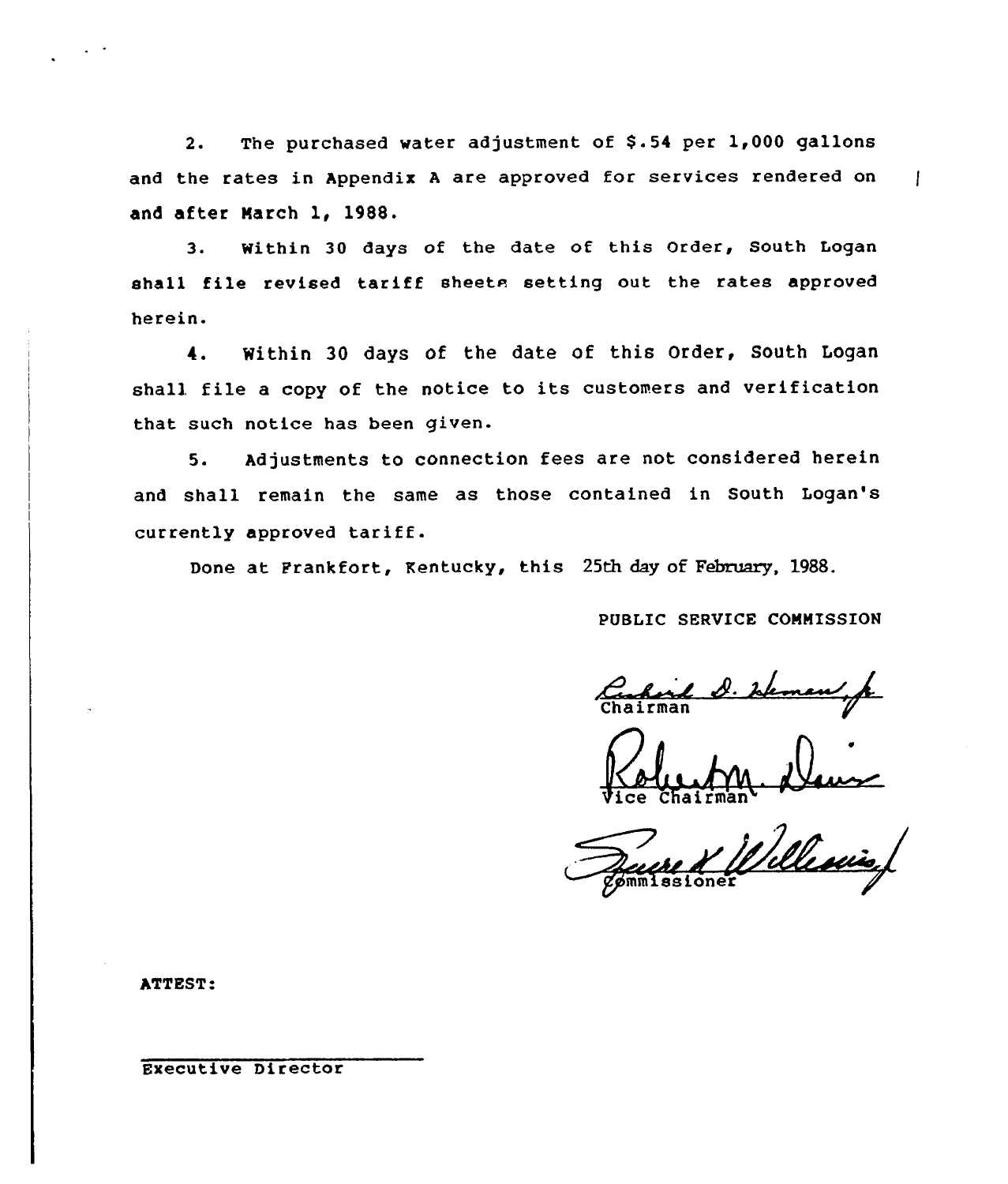#### APPENDIX A

### APPENDIX TO AN ORDER OP THE KENTUCKY PUBLIC SERVICE CONNISS ION IN CASE NO. 10144 DATED 2/25/88

The following rates and charges are prescribed for the customers in the area served by south Logan water Association. All other rates and charges not specifically mentioned herein shall remain the same as those in effect under authority of this Commission prior to the effective date of this order.

Rates for Former Russellville No. 1 Water District

Customers

 $\sim$   $\sim$ 

#### Usage Blocks

#### Rates

|      | First 2,000 gallons |
|------|---------------------|
| Next | $3,000$ gallons     |
| Next | 5,000 gallons       |
|      | Over 10,000 gallons |

\$ 11.08 Minimum 1.54 per 1,000 gallons 1.29 per 1,000 gallons 1.04 per 1,000 gallons

Rates for South Logan Water Association Customers

#### 5/8 Inch Meter

| First 2,000 gallons        | \$9.83 Minimum             |
|----------------------------|----------------------------|
| Next 2,000 gallons         | $4.04$ per 1,000 gallons   |
| Next 2,000 gallons         | 3.14 per 1,000 gallons     |
| Next 4,000 gallons         | $2.29$ per $1,000$ gallons |
| <b>Over 10,000 gallons</b> | $1.54$ per $1,000$ gallons |
| 3/4 Inch Meter             |                            |
| First 3,000 gallons        | \$13.87 Minimum            |
| Next 1,000 gallons         | 4.04 per $1,000$ gallons   |
| Next 2,000 gallons         | 3.14 per 1,000 gallons     |
| Next 4,000 gallons         | 2.29 per 1,000 gallons     |
| Over 10,000 gallons        | 1.54 per 1,000 gallons     |
| 1 Inch Meter               |                            |

|      | First 5,000 gallons |
|------|---------------------|
|      | Next 1,000 gallons  |
| Next | $4,000$ gallons     |
|      | Over 10,000 gallons |

\$21.05 Minimum<br>3.14 per 1,000 gallons<br>2.29 per 1,000 gallons<br>1.54 per 1,000 gallons

بطارعا ووجاد والمناصر ستنصر

 $-1-$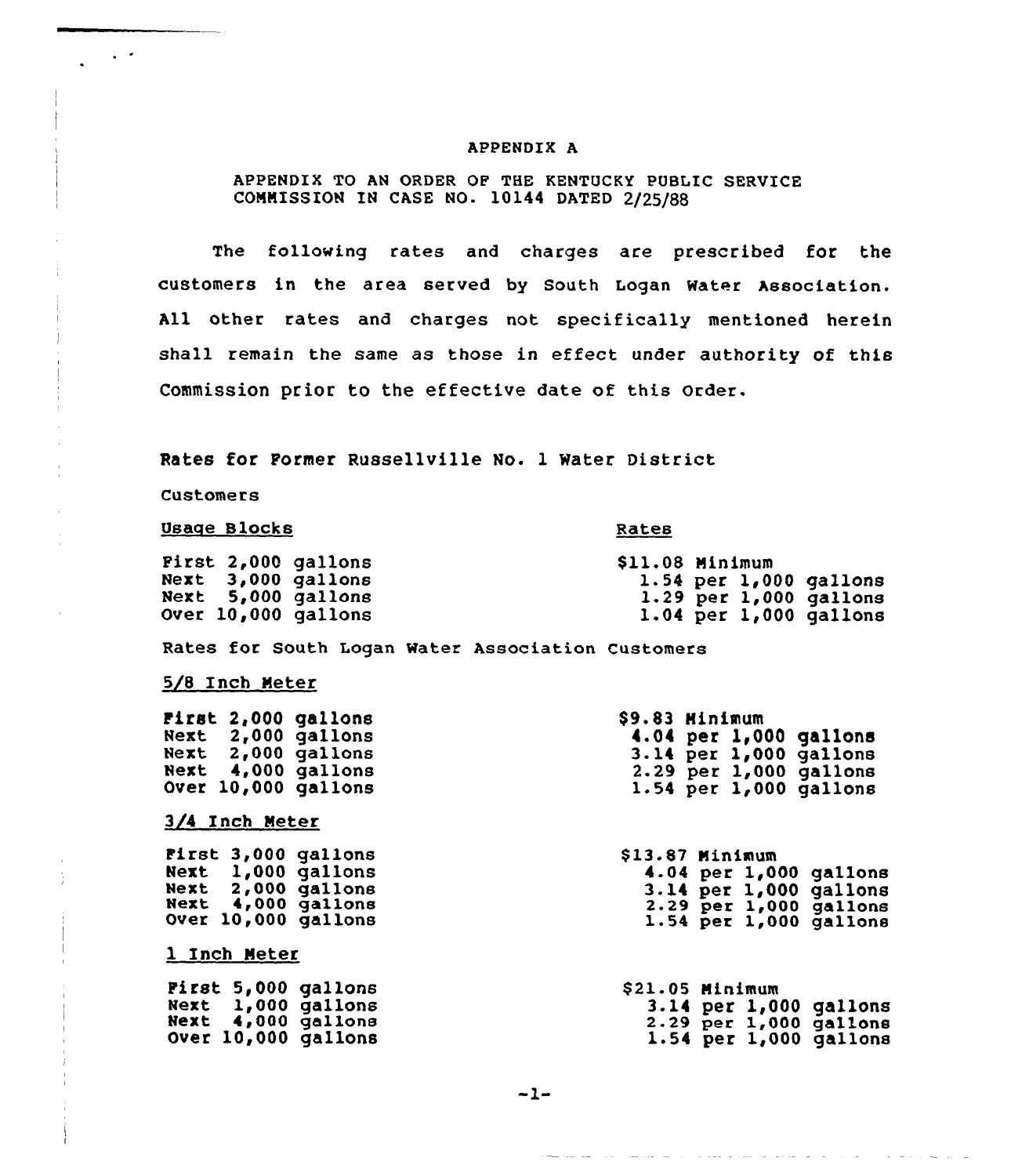# 1 1/2 Inch Neter

First 25,000 gallon Over 25,000 gallon

# 2 Inch Neter

First 50,000 gallons Over 50,000 gallon \$56.50 Minimum 1.54 per 1,000 gallons

\$95.00 Minimum<br>1.54 per 1,000 gallons

 $\rightarrow$ 

 $\frac{1}{2} \frac{d}{dx} \sqrt{2}$ 

 $\mathbf{l}$